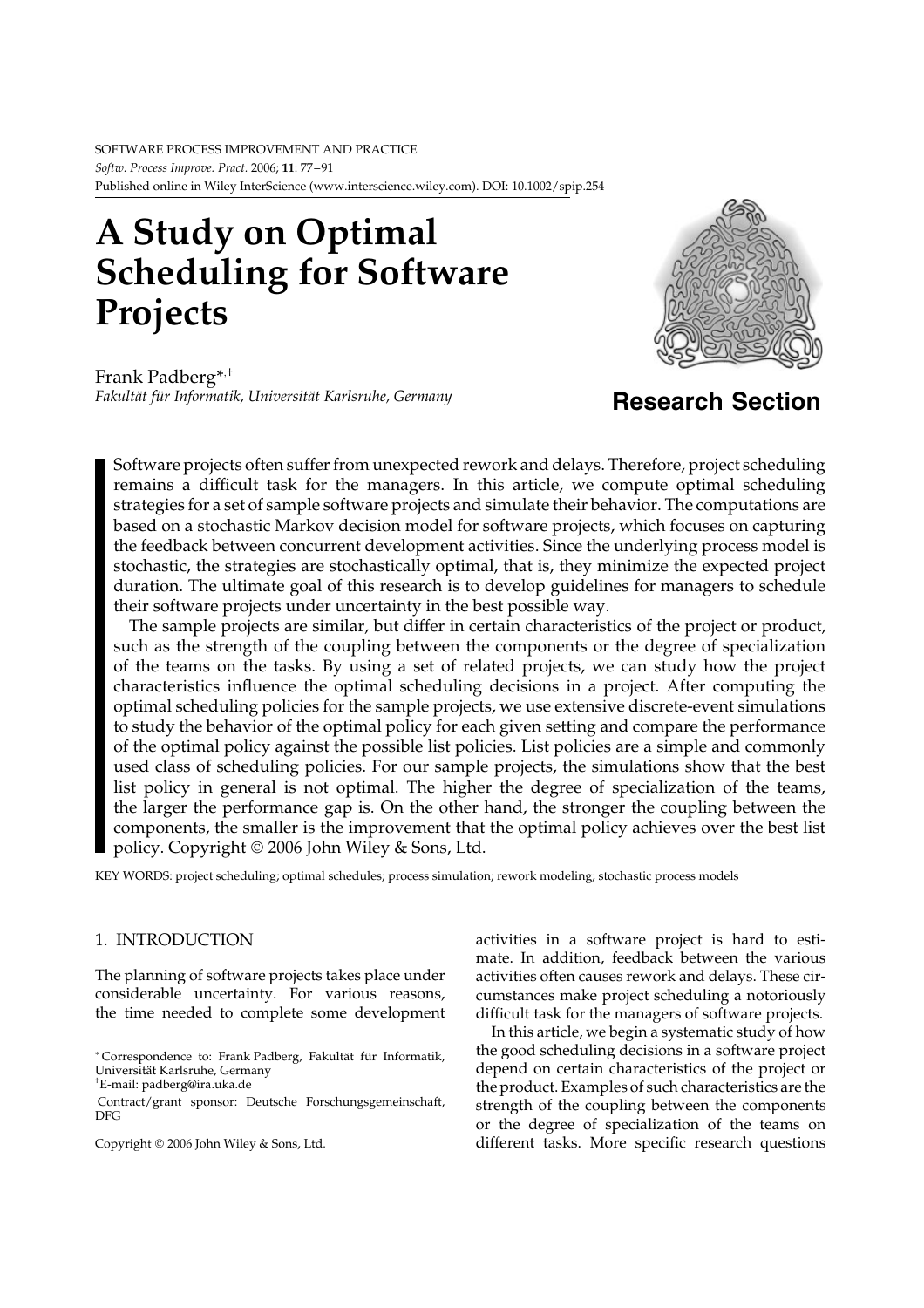

that we address in this study are:

- Can we save cost and time in software projects by applying *dynamic* scheduling strategies instead of the commonly used simple heuristics?
- If yes, which are the *key factors*that are taken into account by the dynamic scheduling strategies to yield this improvement?
- How does the inherent *uncertainty* about the task-durations and project-path influence the scheduling decisions and cost in a software project?
- How much impact does the *coupling* in a software system have on the cost and schedulability of the development project?

The ultimate goal of this research is to develop *practical guidelines* that indicate to managers how to best schedule their software projects under uncertainty.

Under conditions of uncertainty, the future path of a project is not known in advance. Therefore, the best a manager can do is to schedule the project in such a way that cost or duration will *likely* be minimized. To model the uncertainty in the software process we use a *stochastic* scheduling model, which we have presented earlier in detail (Padberg 2001, Padberg 2002a, 2002b). In this stochastic setting, scheduling is optimal if it minimizes the *expected* project cost (or duration).

In our model, the software is developed by teams who work in parallel on the software's components. At any time during the project, each team works on, at the most, one component only. Scheduling is dynamic in the model: The assignment of the components to the teams may change several times during the project, depending on the *scheduling policy* followed by the manager. The net progress of a team when working on a component is described by *probability distributions*. By definition, the net progress for a component excludes any rework performed on the component.

Our process model focuses on modeling the *feedback* between concurrent activities in a software project. From time to time, some team may detect a defect, an inconsistency, or some other 'problem' in the software's high-level design. Since the components are coupled, through common interfaces for example, the necessary redesigning will force a number of components to be *reworked*. As a result, the teams do not work independently; the progress

of one task not only depends on the productivity of the team undertaking the task but also on the progress of the other teams on their respective tasks.

To study the relationship between scheduling and a project's characteristics, we evaluate the performance of different scheduling strategies on a set of related sample projects. The projects are hypothetical, but have realistic input data. More specifically, we fix a set of two teams and four components. The teams have different productivities and the components have different complexities and risk-levels. We then systematically vary the strength of the coupling between the four components, the degree of specialization of the two teams on the components, and the scheduling strategy.

We study four different couplings (minimal, uniform, maximal, asymmetric) in combination with 21 different cases of specialization of teams on components. This procedure yields a set of 84 different yet related projects. Specialization of a team on a certain component is expressed in our model by using a probability distribution for the team's net progress, which has a smaller mean and variance as compared to a nonspecialized team – see Subsection 4.4 for details. The coupling strength is expressed in our model by suitable change propagation probabilities. The stronger the coupling between a software's components, the more likely it is that the design changes will propagate through the software, as described in more detail in Subsection 4.5.

For each of the 84 sample projects, we evaluate 25 different scheduling policies: all possible *list policies* and the optimal policy. List policies use a fixed priority list for assigning the components to the teams – see Subsection 3.3 for more details. With four components, there are 24 different list policies for each project. We have already seen in a previous study (Padberg 2002b), that the list policies are a good starting point for analyzing scheduling decisions in our process model.

For the purpose of this study, cost is defined to be the project duration. Hence, an optimal policy minimizes the expected project length. The optimal policy for any given project setting is computed using a particular dynamic programming algorithm called value iteration – see Section 5.

Process simulation is an important technique in this study. To evaluate the performance of the various scheduling policies, we simulate 10,000 project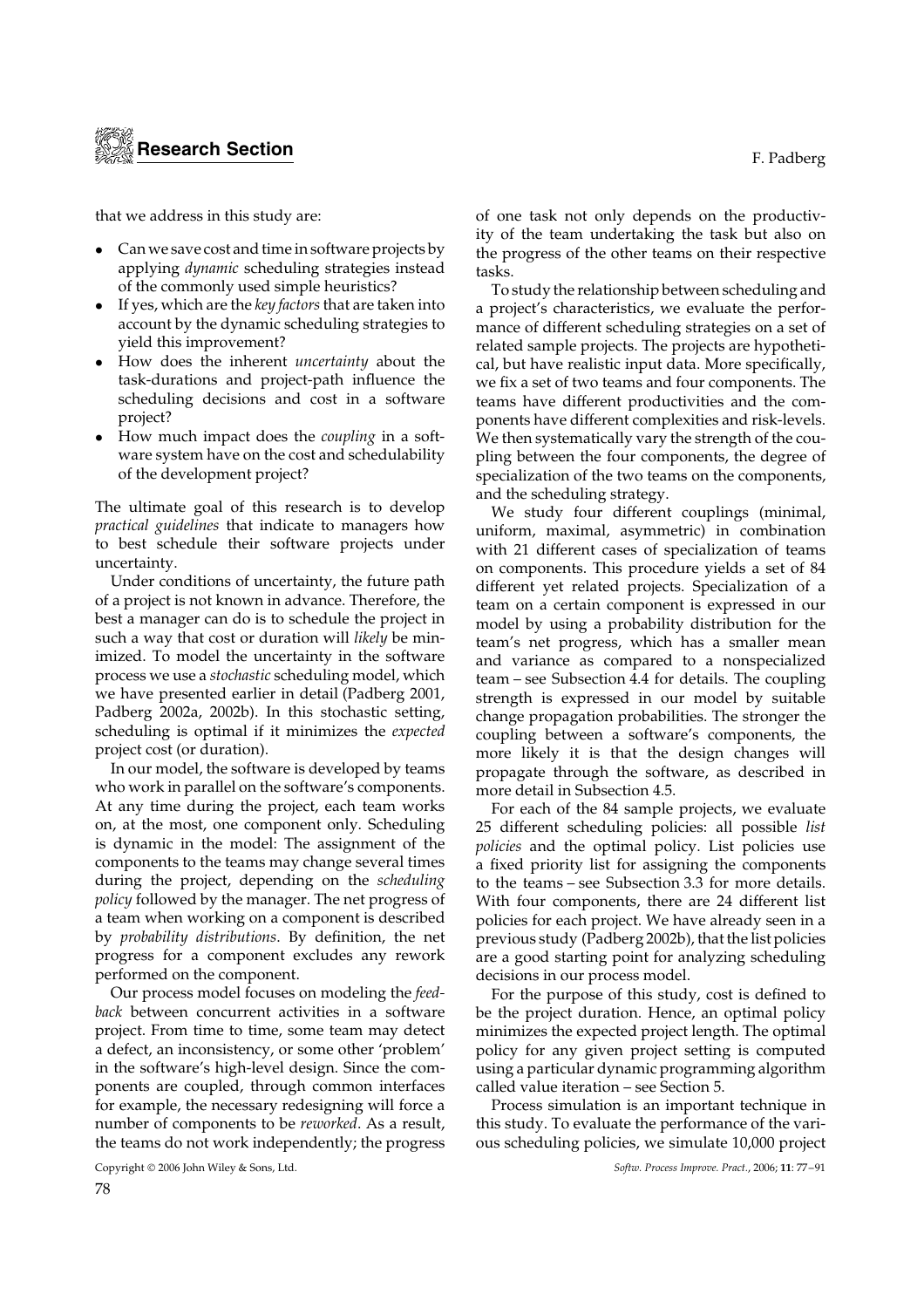# **Research Section**<br> **Research Section**<br>
Optimal Scheduling for Software Projects

paths (trajectories) for each possible combination of a project-setting with a policy. We observe the project cost (duration) for each trajectory and use the resulting frequency table and mean value as an approximation of the true cost distribution and the true expected cost of the policy. For a given setting, we use the simulation results to determine the best list policy. We also use the simulated mean cost to compare the performance of the best list policy against the optimal policy.

For our sample projects we find that the best list policy, in general, is not optimal. The performance gap between the best list policy and the optimal policy is proportional to the degree of team specialization. A dynamic scheduling policy can take advantage of team specialization better than the relatively inflexible list policies.

On the other hand, a strong coupling between the components in the sample project results in a small difference between the optimal policy and the best list policy. With a strong coupling, the redesigns that occur from time to time during the project are highly likely to cause rework in many components. Hence, the actual completion times for the different components deviate considerably from the values that can be expected from the teams' probability distributions, making it more difficult for dynamic policies to turn their knowledge of these distributions into a cost advantage.

# 2. RELATED WORK

Scheduling is not currently supported by effort estimation techniques in software engineering. Both the classical curve-fitting models (see (Gray and Mac Donell 1997) for an overview) and the more recent estimation models, which use techniques such as machine learning (Srinivasan and Fisher 1995), neural networks (Wittig and Finnie 1994), and analogy (Shepperd *et al*. 1996), do not show individual tasks and developers. Hence, deriving a detailed schedule with these models is not possible.

In software process modeling we are aware of only one simulation model, (Raffo and Kellner 1999) which is similar to our model in that it shows individual activities and allows feedback in the process to have an impact on the stochastic durations of the tasks. This model uses statecharts to describe the code error detection and correction loop in the software process. The duration of

Copyright 2006 John Wiley & Sons, Ltd. *Softw. Process Improve. Pract.*, 2006; **11**: 77–91

the activities in the loop is stochastic, depends on the number of residual errors in the code, and decreases stochastically with each iteration through the loop. Yet, the model does not aim at scheduling and deals with only part of the software process. By explicitly modeling individual components and individual scheduling actions, our scheduling model is also much more fine-grained than system dynamics models that operate at the level of total workforce and overall schedule length (Abdel-Hamid and Madnick 1991, Collofello and Houston 1998, Madachy 1996, Tvedt and Collofello 1995).

Stochastic scheduling models are being studied in operations research, but these models are not appropriate for describing the software process. Closest to the dynamics of software engineering projects are 'stochastic project networks' (Neumann 1990, 1999). A stochastic project network can model parallel execution of activities and repeated execution of activities. Yet, the duration of an activity must not depend on any other activity that runs at the same time, nor on the duration of an activity that was performed earlier. This assumption does not hold for software projects. Therefore, our own scheduling model describes the rework and the feedback between activities in a project in a way that is novel in the literature on scheduling (Neumann 1999, Möhring 2000, Weglarz 1999).

This article is a revised and extended version of a conference article (Padberg 2004). The article builds upon our project scheduling model presented earlier (Padberg 2001, 2002a, 2002b). As compared to our previous work, we are now able to compute the *exact optimal policy* for each sample project. In addition, we now provide simulations for a whole *set of examples*. For each example, we compare the performance of the best list policy against the optimal policy and study the impact of important project characteristics on the scheduling decisions in a project.

#### 3. MARKOV DECISION MODEL

This section describes how the software process is modeled as a Markov decision process (MDP). Additional details are provided in (Padberg 2001, 2002b).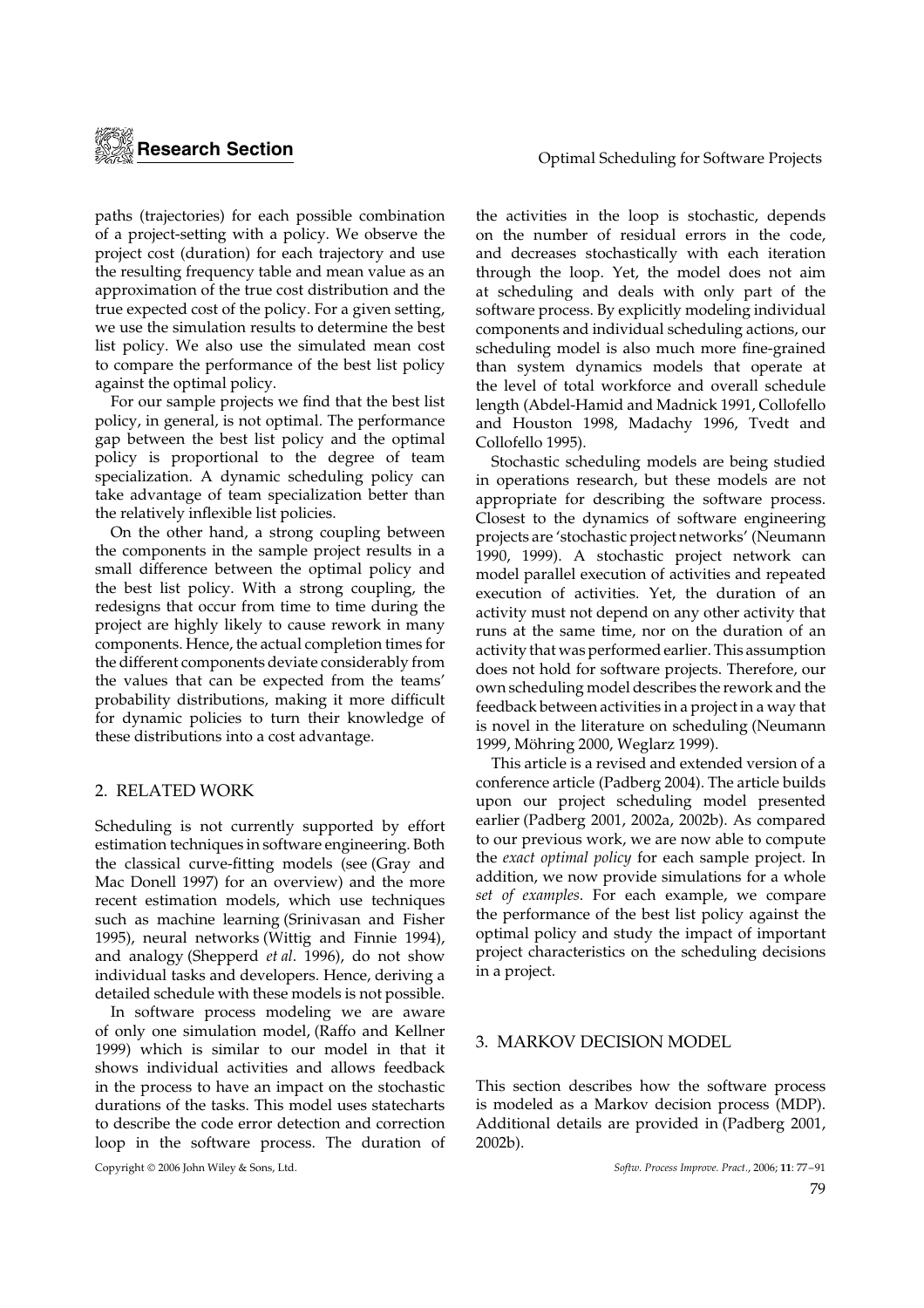# **Research Section**<br>
F. Padberg

### **3.1. States and Transitions**

In the Markov decision model the software process moves between *states* over time. In each state a scheduling *action* is chosen by the manager. Once an action has been chosen, the transition to the next state is governed by the *transition probabilities*. Hence, the software process appears as a stochastic system.

In the software process MDP a transition to the next state takes place if a *phase* ends. By definition, a phase ends when a redesign occurs or a team finishes its current component. Both events are subject to chance. The project is completed if all the components are completed. The project is cancelled if the given *deadline* is exceeded.

For the software process, the state of the project carries information about the *net* progress (that is, excluding any rework) that has been made for each component up to the current point in time. Progress is measured in time units. In addition, the latest task assignment and the amount of rework yet to be completed for each component are included in the state. Finally, the project state shows the time left for the deadline to expire.

To illustrate the MDP mechanism, Figure 1 shows a cutout from a sample software process MDP with two teams and four components. The tree is to be read from the bottom to the top. The state variables *ζ* and *η* in the figure are *simplified* versions. The state only shows the net progress made on the components so far (this is the vector) and the time left until the deadline expires (this is the number); rework information has been left out. Please refer to (Padberg 2001, 2002a) for more details on the elements of the project state in the software process model.

Suppose that the current state of the process is *ζ* and that one time slice in model time corresponds to 1 month of work in real time. Up to this state a net progress of 2 months has been made on component 1, a net progress of 4 months on component 2, a net progress of 3 months on component 3, and a net progress of 1 month on component 4. There are 10 months left until the deadline is reached.

The dotted line shows part of a possible path of the project from state *ζ* onwards. In this state the manager chooses the scheduling action  $a = (1, 3)$ . This action assigns the first team to component 1 and the second team to component 3. Following some other policy the manager might have made a different scheduling decision, this is indicated in the figure by the other branch of the tree originating from state *ζ* .

After the manager has assigned the teams the next development phase begins. The outcome of this phase, that is, the next state *η* of the project, is subject to chance (the transition probabilities are not shown in the figure).

In our example the phase lasts for 4 months (the remaining time has decreased to 6 months in state *η*) and the net progress on components 1 and 3 has increased. In particular, component 1 has been completed in this phase, which is indicated by an infinity symbol  $\infty$  for its net progress. Hence the first team can be reassigned by the manager, with his next scheduling action, to one of the unfinished components. Then the next phase begins. The project could have taken a different path by chance, and the next state could have been different from *η*. This is indicated in the figure by the other edges originating from the action node.

# **3.2. Input Data**

To compute the transition probabilities for the software process or to simulate a project, some input data are required: the *base probabilities* and the *dependency degrees*.



Figure 1. Cutout from a software process MDP Copyright 2006 John Wiley & Sons, Ltd. *Softw. Process Improve. Pract.*, 2006; **11**: 77–91 80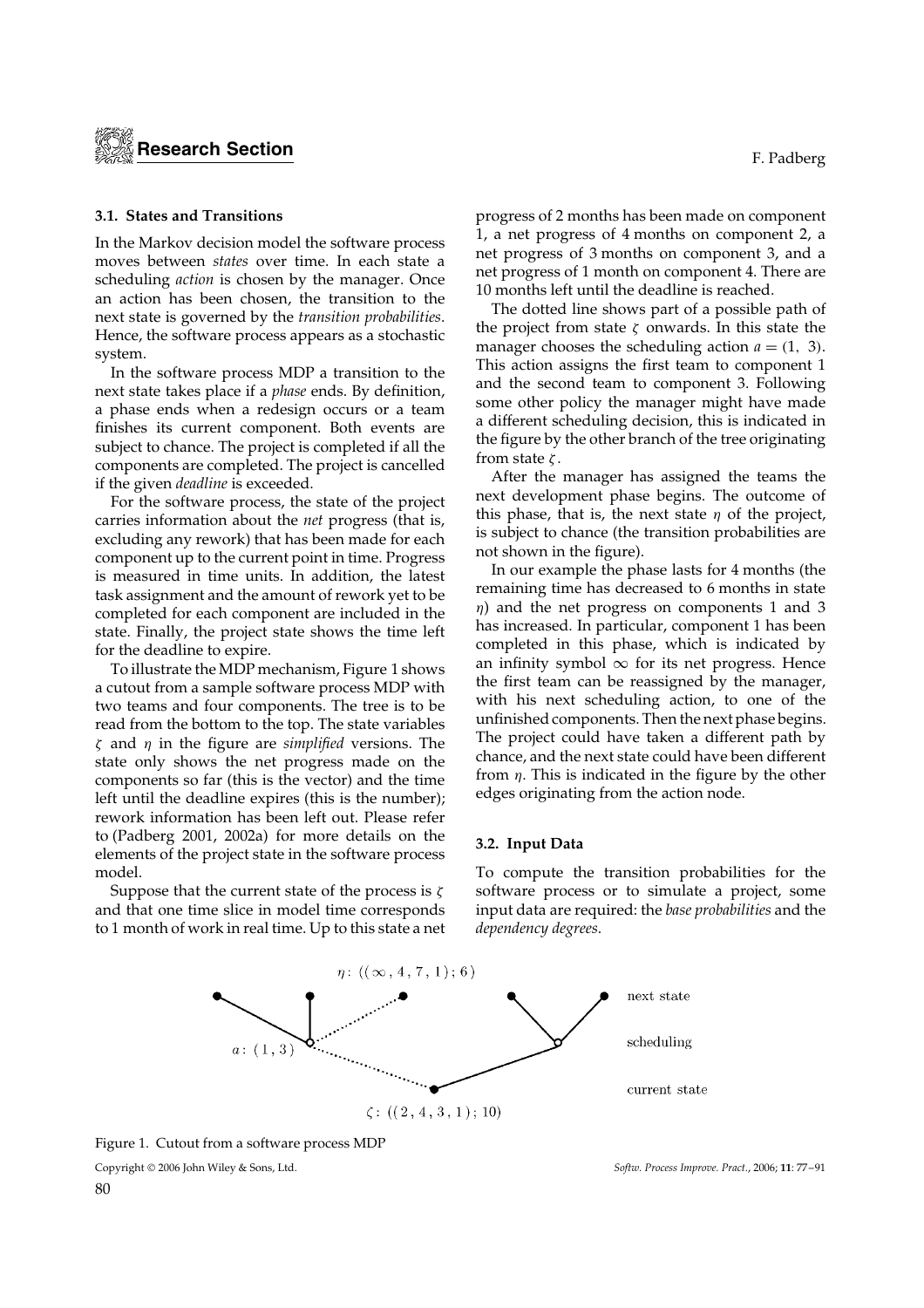

The base probabilities are a measure for the pace at which the teams have made progress in past projects. The dependency degrees are a probabilistic measure for the strength of the coupling between the components. We give examples for the input data in the next section.

#### **3.3. Scheduling Policies**

A rule or table that specifies which scheduling action is to be taken for each possible state is called a *strategy* or *policy*. When the scheduling strategy is fixed, the software process turns into a Markov chain.

A simple class of policies are the *list policies*. A list policy uses a fixed priority list for the components to prescribe an order in which they must be developed. When a team finishes its current component it is allocated to the next unprocessed component in the list. Hence the list policies keep all teams busy all the time. List policies are not very flexible but are common in practice.

In a stochastic setting, the task completion times are not known in advance. Thus, even for list policies the actual schedule depends on the order in which the teams finish their tasks, which is subject to chance.

### **3.4. Cost and Optimization**

Each transition bears some *cost*. The cost usually equals the duration, but may also equal the personnel cost or some other cost metric. A *path* of the project consists of a sequence of stateaction pairs. The cost of a path is computed by summing up the costs of all transitions in the path. The probability of a path is the product of the corresponding transition probabilities. For a fixed policy the *expected project cost* is the expected value for the cost of a full path from the project start to the project end.

Since the process model is stochastic, the best that one can achieve is a policy that minimizes the expected project cost. How to compute such an optimal policy is well known in operations research. The basic algorithms in use are backwards dynamic programming, value iteration, and policy iteration (Bertsekas 1995, Ross 1983).

The effort for computing an optimal policy grows exponentially with the number of states of the MDP. Hence, exact optimization is feasible only

if the instance under study is not too large, that is, if the instance does not have too many states and transitions in each state (branching factor). This applies to the software process model as the number of states grows exponentially with the number of components in the software.

# 4. INPUT DATA FOR THE SAMPLE PROJECTS

# **4.1. Components and Teams**

The sample project has four components (A, B, C, and D) of varying complexities and risk-levels. Differences between the components with respect to their complexities and risk-levels are modeled as follows:

- The probability distributions for the net development times of the components have different means and variances – see Table 1 in Subsection 4.3 for the values. The expected net effort for A and B is smaller than for C and D. The distributions for C and D have a higher variance than those for A and B.
- The probability that design problems will originate from a component varies from component to component – see Subsection 4.3 for details. The risk is lowest for component A and highest for component D.

According to their complexity and risk level, the components are ranked A *<* B *<* C *<* D.

Two teams (One and Two) work simultaneously on the project. A team may be specialized on certain components. Specialization is expressed by using base distributions as the input, which for the specialized teams have a smaller mean as compared to nonspecialized teams – see Subsection 4.4 for details.

#### **4.2. List Policies**

Since the sample project has four components, there are 24 different list policies, denoted as ABCD, ABDC, *...*. DCBA. For example, list policy ABCD initially assigns component A to team One and component B to team Two. Whichever team finishes first is allocated to component C. Finally, the next team to finish is allocated to component D.

Copyright 2006 John Wiley & Sons, Ltd. *Softw. Process Improve. Pract.*, 2006; **11**: 77–91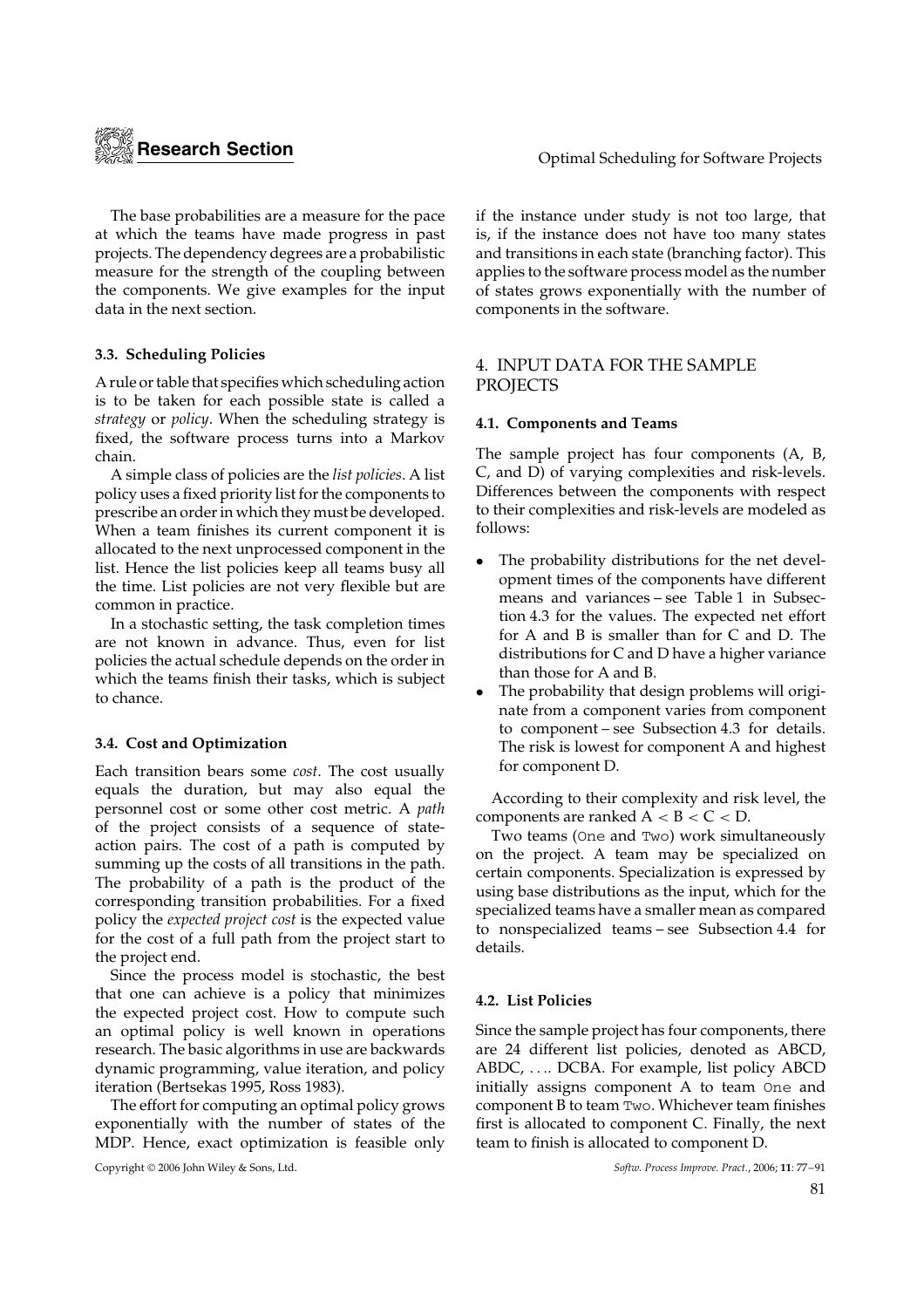# **Research Section**<br>
F. Padberg

### **4.3. Base Probabilities**

The *base probabilities*  $P(D_A^i(t))$  specify how likely it is that team *i* will finish component A after *t* time units. These probabilities are taken from a binomial distribution with parameters  $n = 2$  and  $p = 0.5$ . The binomial distribution has been shifted to the right by 3 units and then scaled by a factor of 0.9. Scaling was applied in order to model in a way that there would be a 10% risk that a redesign will originate from component A during development.

Accordingly, the *base probabilities*  $P(E_A^i(t))$  specify that there is a 5 percent risk that team *i* will report a design problem (and hence trigger a redesign) after 3 (4) time units while working on component A. These probabilities sum up to the risk of 10% that component A will cause a redesign.

The base distributions for component B have the same shape as for component A. The difference is that there is a higher risk that design problems will originate from component B (20% for B instead of 10% for A).

Without specialization, team One and Two have the same base distributions for the components A and B.

Figure 2 shows the base probabilities for components A and B as histograms.

The base probabilities for components C and D again are taken from a binomial distribution (with parameters  $n = 3$  and  $p = 0.5$ ). The binomial distribution has been shifted to the right by 5 units. The distribution was scaled by a factor of 0.8 for component C and 0.7 for component D. Therefore, component D is most likely to trigger a design change during development (risk of 30%).

Again, without specialization, team One and Two have the same base distributions for the components C and D. Figure 3 shows the base probabilities for components C and D as histograms.

The mean and variance of the base distribution for each team and component (without specialization) are given in Table 1. The table also shows the risk level for each component, that is, the probability that a design problem will originate from the component.

For each component there is also a probability distribution for the *rework time* required should the component be affected by a design change. For components A and B the rework time always is one time unit. For components C and D, one and two time units of rework occur with equal probability. The rework time is assumed to be independent of the team that is currently working on the component.



Figure 2. Base probabilities for components (A) and (B) (no specialization)



Figure 3. Base probabilities for components (C) and (D) (no specialization)

82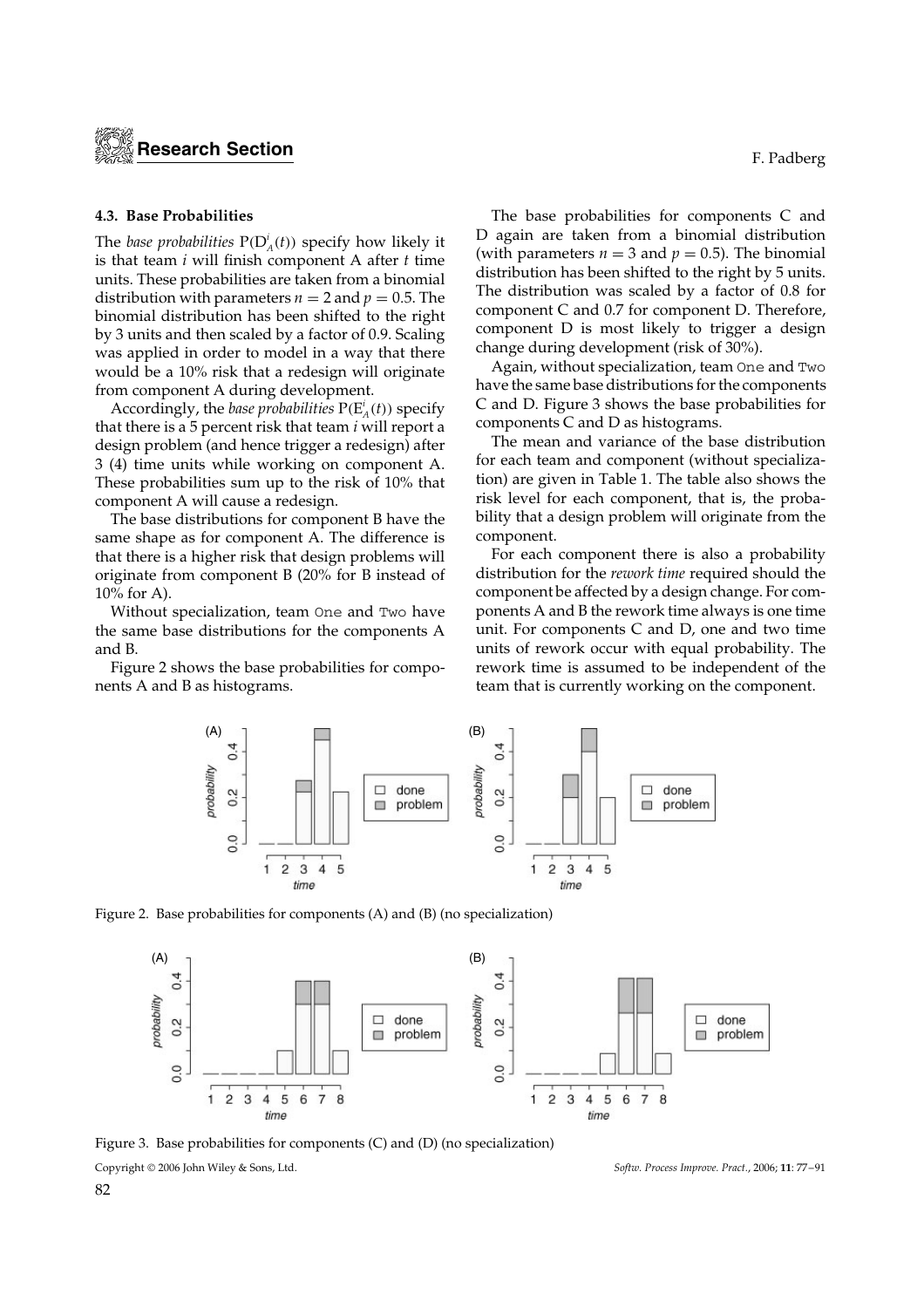

Table 1. Mean, variance, and risk level of base probabilities (no specialization)

| Component | Team     | Mean | Variance | Risk |
|-----------|----------|------|----------|------|
| А         | One, Two | 4.0  | 1.0      | 0.10 |
| B         | One, Two | 4.0  | 1.0      | 0.20 |
| C         | One, Two | 6.5  | 1.5      | 0.20 |
| D         | One, Two | 6.5  | 1.5      | 0.30 |

#### **4.4. Specialization**

If a team is specialized on a particular component, its base distribution for that component is shifted to the left; the shape of the distribution remains unchanged. For example, if a team is specialized on component A, its corresponding base distribution is shifted to the left by 2.0 units. Owing to the shift, the expected net development time for a specialized team working on component A equals 2.0 units instead of 4.0 units for a nonspecialized team.

Similarly, with specialization the base distributions for the components B, C, and D are shifted to the left by 2.0, 3.0, and 3.0 time units, respectively. Figure 4 shows as histograms the base probabilities for a specialized team working on component A or C.

To codify if and how teams are specialized on certain components, we use a 4-digit notation (one digit for each component). 0 indicates no specialization, 1 indicates that team One is specialized on the component, and 2 indicates that team Two is specialized on the component. For example, a case of no specialization at all in any component is coded as 0000. As another example, the case of team One being specialized on C, team Two being specialized on D, and no team being specialized on A or B is coded as 0012.

For any given component, we use the same base distributions for team Two as for team One, except when one team is specialized on that component and the other team is not. Therefore, the case 1122 has the same input data and dynamics as 2211; only the roles of the two teams are switched. Hence, we need to study only half of the theoretically possible specialization codings in our simulations.

In this study there is only one specialized team for each component, if any. Having two specialized teams for the *same* component does not make much sense for this study: for that particular component, no performance difference between the two teams could be exploited by a dynamic scheduling policy.

Furthermore, we focus on having zero, two, or four cases of specialization for a team on components. The other cases are left for future study.

# **4.5. Coupling**

The stronger the coupling between the components, the more likely it is that the design problems that originate in one component will propagate to other components and lead to rework there (ripple effects). The strength of the coupling between the components is measured by the *dependency degrees*  $\alpha(K, X)$ . Here, *K* and *X* are sets of components.

For example,  $\alpha({B}, {A, B, D})$  is defined as the probability that any changes in the design will extend exactly over the components A, B, and D given that the redesign was triggered by component B.

In this study, we vary the strength of the coupling by using four different sets of dependency degrees:

• Minimal coupling means that only those components in which a design problem occurs will have to be reworked, but no other components. With minimal coupling, tasks are being worked



Figure 4. Base probabilities for components (A) and (C) with specialized team Copyright 2006 John Wiley & Sons, Ltd. *Softw. Process Improve. Pract.*, 2006; **11**: 77–91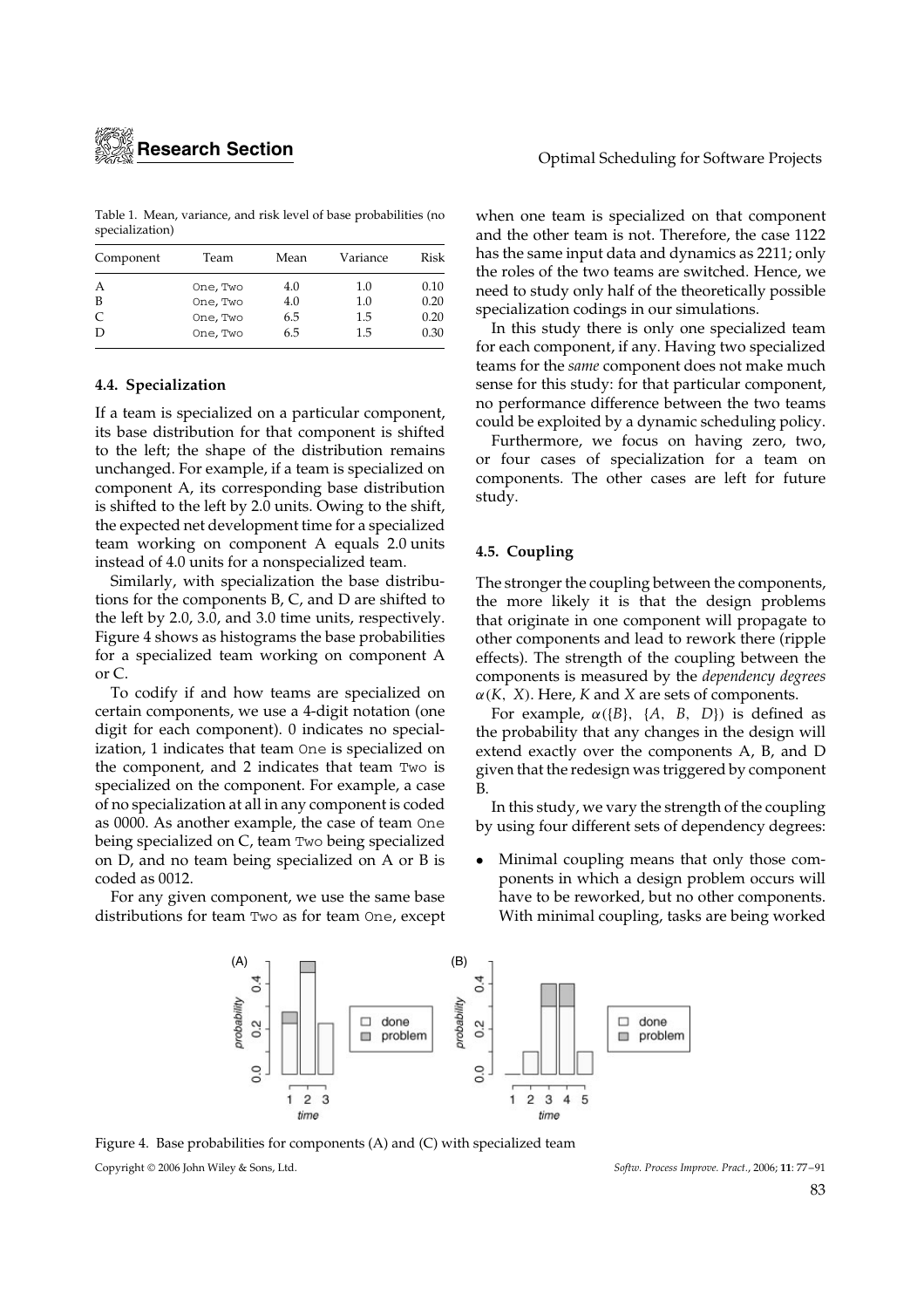# **Research Section**<br>**Research Section**

on independently of each other. This is the bestcase scenario with no feedback between different tasks.

- Maximal coupling means that all the components will always have to be reworked in case of a redesign, no matter in which component a design problem occurs. This is the worst-case scenario with maximal feedback between different tasks.
- Uniform coupling assumes no prior knowledge about the coupling between the components. Each set of components bears the same risk of being affected by rework in case of a redesign, no matter from which component the design problem arises.
- Asymmetric coupling assumes strong coupling between certain pairs of components. Please refer to (Padberg 2002a) or (2002b) for the specific values of the dependency degrees in this case.

# 5. OPTIMIZATION AND SIMULATION

The simulations in this study are based on a reimplementation of the stochastic simulation model presented earlier (Padberg 2002a, 2002b). The new implementation is written in C# under .NET instead of the ModL language that comes with the simulation environment EXTEND. The C# code is much faster, of course.

In addition to the process simulation code, we have implemented an algorithm to compute optimal scheduling policies in our model. The algorithm implements value iteration (Bertsekas 1995, Ross 1983) but also takes advantage of the fact that our software process MDP has no cycles. This yields a fast algorithm that combines value iteration with depth-first search for accessible states. The algorithm is exact, up to the precision of the floating point arithmetic.

For each set of dependency degrees (minimal, uniform, maximal, and asymmetric) and each team specialization coding (0000 through 2221) we computed the optimal policy for the given project setting, simulated all possible list policies, and finally simulated the optimal policy.

During optimization, we recorded the CPU time required for computing the optimal policy and the number of different states of the MDP. We also recorded the expected project cost under the optimal policy, which is usually called 'the optimal cost.'

During the simulations, we simulated 10,000 full project trajectories for each policy and project setting. We recorded the simulated cost distribution and corresponding mean cost. A comparison of the optimal cost against the simulated mean cost for the optimal policy shows that 10,000 simulation runs are enough to get a reliable picture for our sample project.

In general, the effort for computing an optimal policy grows exponentially with the number of states of an MDP. Table 2 shows the maximum number of MDP states and the maximum CPU time (min: sec) required for computing the optimal policy in our sample project settings of dependency degrees.

The computations were carried out on a Pentium III processor with 700 MHz clock rate and 256 MB of main memory.

# 6. ANALYSIS OF RESULTS

### **6.1. Optimal Cost**

Cost equals project duration in this study. Recall that the optimal cost is defined as the expected cost of the optimal policy. Figure 5 shows the optimal cost for all the combinations of team specialization and coupling strength. The bars are arranged in groups of four, corresponding to the four different couplings studied in this article.

The stronger the coupling between the components, the higher is the optimal cost. This is as expected because the risk of change propagation and widespread rework increases with the strength of the coupling.

The optimal cost is highest if none of the teams are specialized; see the group of bars for the specialization coding 0000. The optimal cost, in general, is lowest if for each component there is a

Table 2. Number of MDP states and CPU time for schedule optimization

| Coupling:      | Minimal | Uniform | Maximal | Asymm   |
|----------------|---------|---------|---------|---------|
| Min MDP states | 2685    | 293.037 | 87.809  | 228.183 |
| Max MDP states | 2833    | 336,615 | 103,477 | 254,651 |
| Max CPU time   | 0:01    | 8:19    | 0:59    | 6:13    |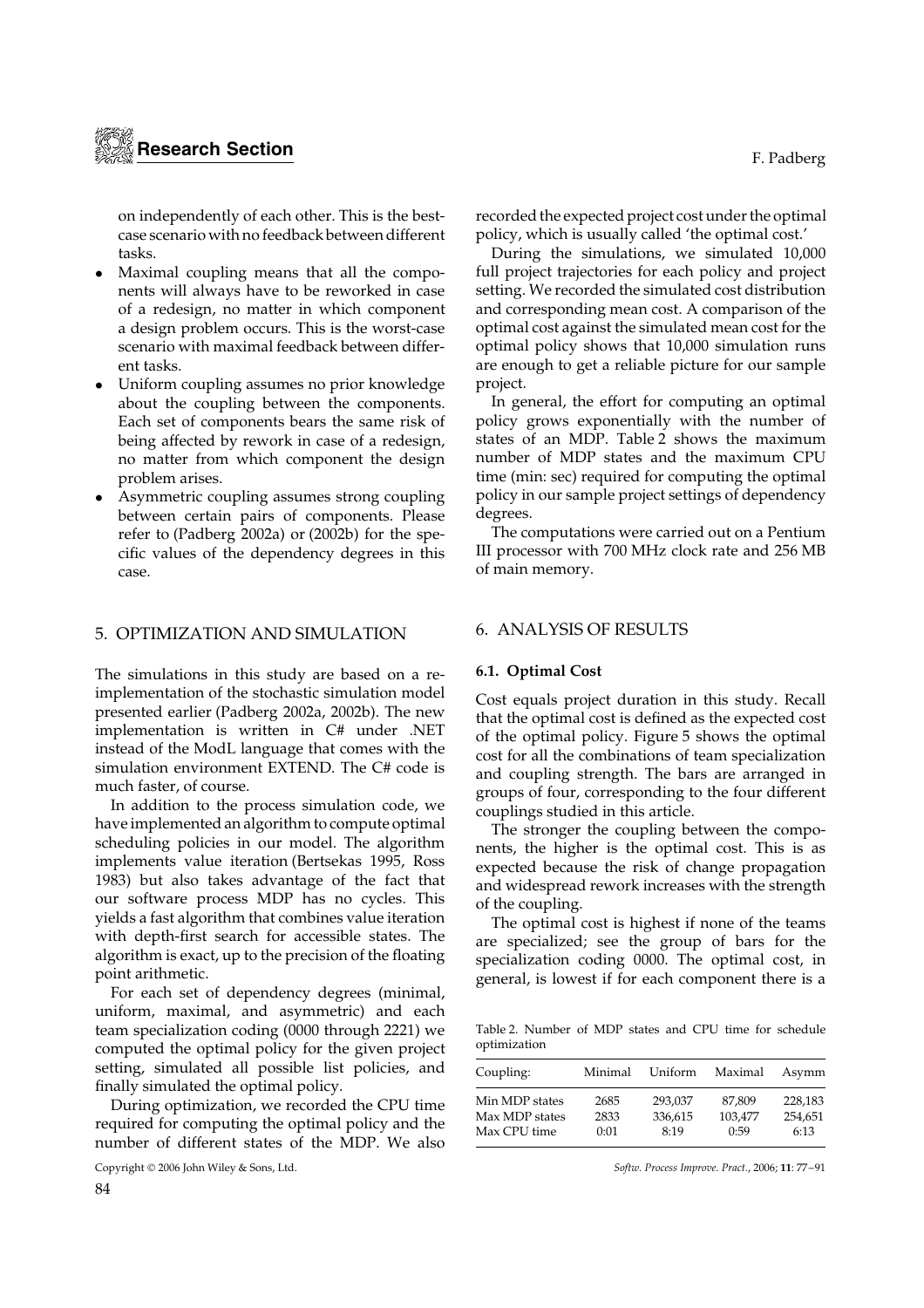**Research Section**<br>
Optimal Scheduling for Software Projects







Figure 6. Relative cost advantage of optimal policy over best list policy for varying coupling strength

team that is specialized on that component; see, e.g. the group of bars for coding 1212. Again, this is as expected because specialized teams have a shorter expected net development time for the components than nonspecialized teams. An optimal policy takes advantage of this fact by assigning components to specialized teams.

Figure 6 shows the relative cost advantage (in percent) of the optimal policy over the best list policy for each project setting. For the optimal policy we use the expected cost computed during optimization; for the best list policy we use the simulated mean cost. We analyze this figure in the following subsections.

*The remainder of this section* is organized along the dimension 'degree of specialization'. We shall call the components A and B 'small' because they have a shorter expected net development time than the 'large' components C and D.

### **6.2. No Specialization of Teams**

This setting refers to the specialization coding 0000. In this case the list policies fall into two broad categories depending on whether a policy manages to achieve a *balanced task assignment* (one large and one small component assigned to each team) or not; see Table 3.

Copyright 2006 John Wiley & Sons, Ltd. *Softw. Process Improve. Pract.*, 2006; **11**: 77–91

Table 3. Optimal cost with no specialization

| Coupling:                          |      | Minimal Uniform Maximal |      | Asymm |
|------------------------------------|------|-------------------------|------|-------|
| List policy median<br>(balanced)   | 12.5 | 13.2                    | 13.8 | 13.1  |
| List policy median<br>(unbalanced) | 14.1 | 15.2                    | 16.2 | 15.3  |
| Best list policy<br>(simulated)    | 12.4 | 13.1                    | 13.7 | 13.0  |
| Optimal policy<br>(exact)          | 12.4 | 13.1                    | 13.7 | 12.9  |

In the balanced case the simulated project cost comes close to the optimal cost, no matter how strong the coupling between the components is. Consequently, without specialization of teams the best list policy is close to the optimal in the sample project.

### **6.3. Specialized Team for Each Component**

These settings refer to the specialization codings 1111, 1212, 1221, 1222, 2122, 2211, 2212, and 2221. For each component there is a specialized team, but in some cases the same team is specialized on more than half of the components.

In all these cases, except 1111, there is a significant performance gap between the best list policy and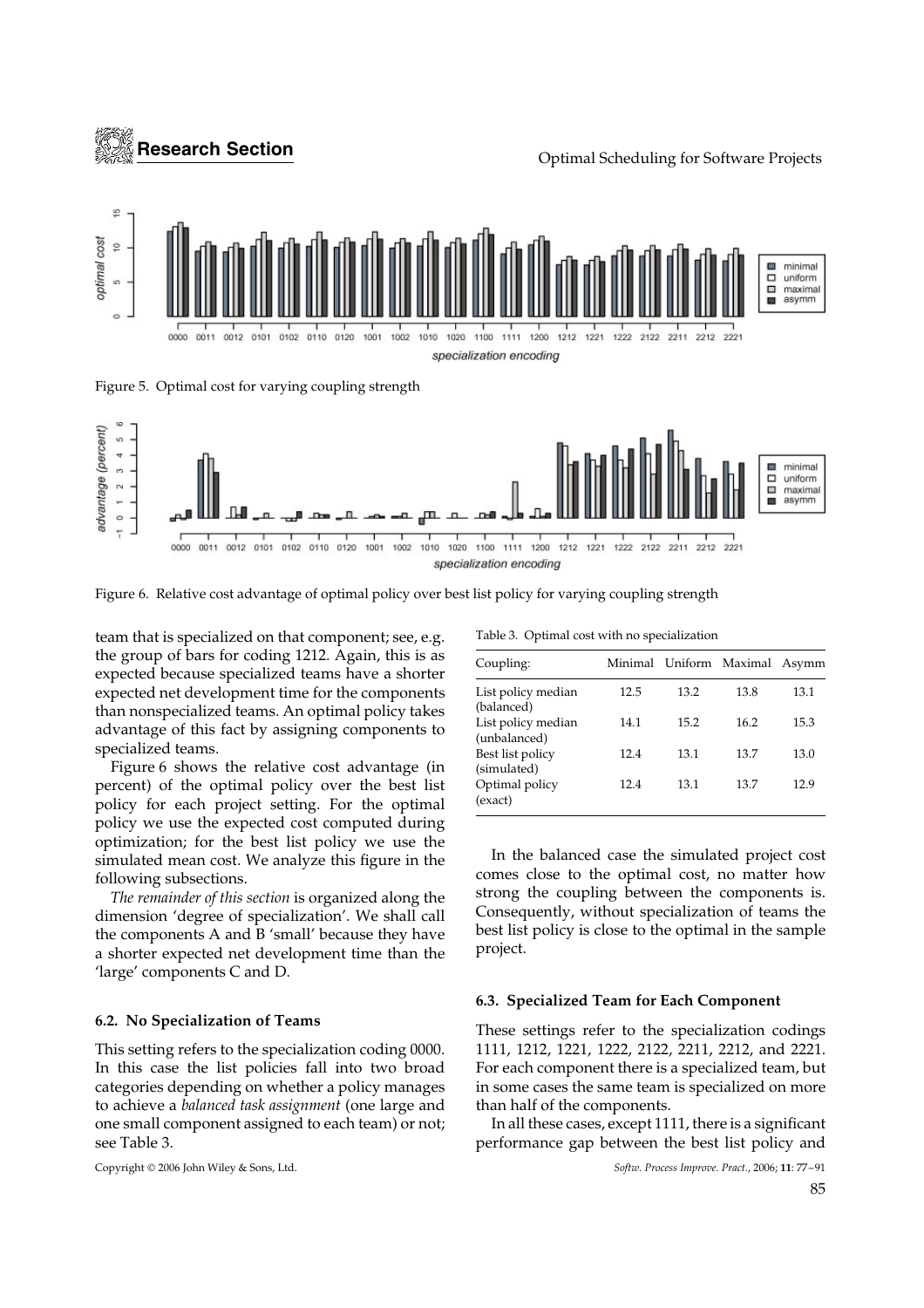# **Research Section**<br> **Research Section**

the optimal policy; see Figure 6. The cost advantage of the optimal policy ranges between 2 and 5.5%.

These percentages may look small. One must bear in mind, though, that our sample projects are small. Any policy will schedule two of the four components as its first action. If a list policy mimics the optimal policy by choosing the same first scheduling action as the optimal policy, then not too much can go wrong when assigning the remaining two components later in the project. We expect to observe a greater cost advantage for the optimal policy over the best list policy in future studies of larger projects.

We shall analyze in Subsection 6.5 why there is no performance difference between the best list policy and the optimal policy in case of the specialization coding 1111; the analysis requires a more detailed look at the schedules that actually occur for the optimal policy and the best list policies in that particular case.

Figure 6 also shows that the stronger the coupling between the components the smaller is the improvement that the dynamic scheduling achieves over the best list policy. A possible explanation is that because of the increased process feedback and rework that comes with a stronger coupling, the future behavior of the process is less predictable from the expected net component completion times. Therefore, it is difficult for a dynamic strategy to make better scheduling decisions than the list policies based on their knowledge of the base distributions.

Table 4 shows that the optimal cost is smallest if one of the teams is specialized on one large and one small component, whereas the other team is specialized on the remaining large and small component (cases 1221 and 1212). The optimal cost increases if the specialization is unbalanced, that is, if one team is specialized on more components than the other team (see, e.g. case 2212). The optimal cost also increases if one team is specialized on the two large components and the other team on the two small components (see, e.g. case 2211). These observations are independent of the coupling strength.

# **6.4. Specialized Team for Two Components**

These project settings fall into three groups. The first group contains the cases 0011 and 0012, where (one or two) teams are specialized on the two large components but no team is specialized on the two

Table 4. Optimal cost with one specialized team for each component

| Coupling: | Minimal | Uniform | Maximal | Asymm |
|-----------|---------|---------|---------|-------|
| 1212      | 7.5     | 8.2     | 8.7     | 8.2   |
| 1221      | 7.5     | 8.2     | 8.7     | 8.0   |
| 2212      | 8.2     | 9.1     | 9.9     | 9.0   |
| 2221      | 8.1     | 9.0     | 9.9     | 8.9   |
| 1222      | 8.8     | 9.6     | 10.3    | 9.7   |
| 2122      | 8.8     | 9.6     | 10.3    | 9.7   |
| 2211      | 8.8     | 9.7     | 10.5    | 9.8   |
| 1111      | 9.1     | 10.0    | 10.8    | 9.8   |

small components. The second group contains the cases 0101, 0102, 0110, 0120, 1001, 1002, 1010, and 1020, where teams are specialized on one large and one small component but no team is specialized on the remaining two components. The third group contains the cases 1100 and 1200, where teams are specialized on the two small components but no team is specialized on the two large components.

We say that the specializations *complement* each other if one team is specialized on one component and the other team on the other component, as opposed to one and the same team being specialized on both components.

In all three groups the best list policy always is close to the optimal; see Figure 6. An analysis of the initial action chosen by the optimal policy indicates that the best list policy takes advantage of the team specialization in the same way the optimal policy does: if the specialization is complementary, allocate the teams to its favorite components; if the specialization is noncomplementary, allocate the specialized team to the larger of its favorite components (and the other team to a component on which neither team is specialized).

For example, in case 0102 with uniform coupling, the optimal policy and the best list policy allocate team One to component B and team Two to component D as the first scheduling action. In case 0101 with uniform coupling, the optimal policy and the best list policy first allocate team One to component D (which is larger than component B) and team Two to component C (on which neither team is specialized).

Table 5 shows the optimal cost in each group. In all the three groups, complementary specialization shows a lower optimal cost than noncomplementary specialization (see, e.g. case 0101 *versus* 0102). The difference increases with the strength of the coupling.

Copyright 2006 John Wiley & Sons, Ltd. *Softw. Process Improve. Pract.*, 2006; **11**: 77–91 86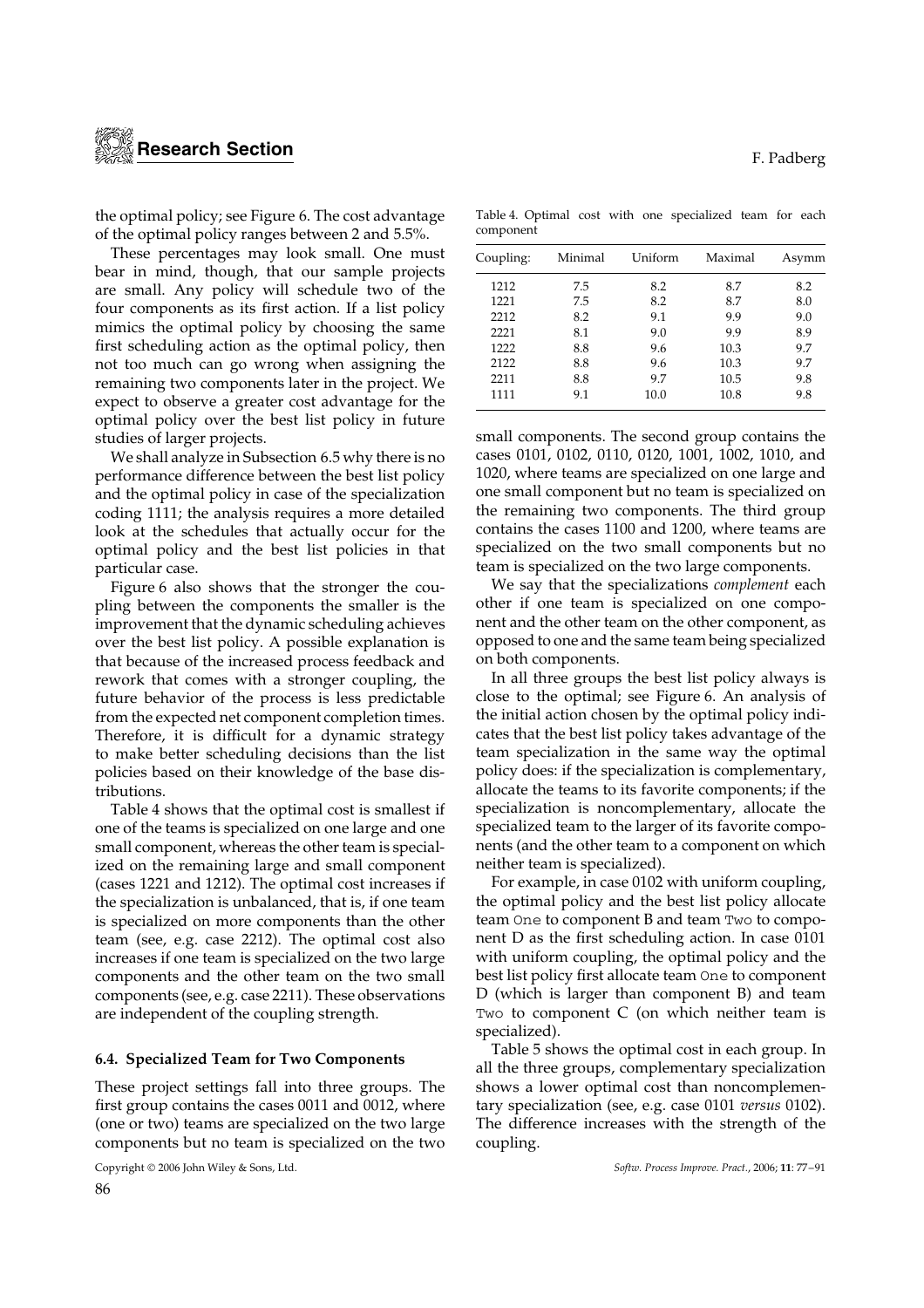

Table 5. Optimal cost with specialized teams for two out of four components

| Coupling: | Minimal | Uniform | Maximal | Asymm |
|-----------|---------|---------|---------|-------|
| 0011      | 9.5     | 10.2    | 10.9    | 10.3  |
| 0012      | 9.4     | 10.1    | 10.7    | 9.9   |
| 0101      | 10.2    | 11.2    | 12.3    | 11.1  |
| 0102      | 10.0    | 10.7    | 11.4    | 10.6  |
| 0110      | 10.2    | 11.2    | 12.3    | 11.1  |
| 0120      | 10.1    | 10.8    | 11.4    | 10.4  |
| 1001      | 10.3    | 11.3    | 12.3    | 11.3  |
| 1002      | 10.0    | 10.7    | 11.3    | 10.7  |
| 1010      | 10.3    | 11.3    | 12.4    | 11.1  |
| 1020      | 10.0    | 10.8    | 11.4    | 10.6  |
| 1100      | 11.1    | 12.0    | 12.9    | 11.9  |
| 1200      | 10.5    | 11.1    | 11.7    | 11.0  |

Suppose that the strength of the coupling is fixed. If we focus on the project settings with the complementary specialization, the optimal cost is smallest in the first group and largest in the third group (see, e.g. case 0012 *versus* 1200). In addition, the optimal cost shows little variation within the middle group; the corresponding median lies between the optimal cost of the first and the third group. Similar statements hold good if we focus on the project settings with the noncomplementary specialization (see e.g. case 0011 *versus* 1100).

Given our particular choice of the base probabilities, the expected net development time for a component is about 50% shorter with a specialized team than with a nonspecialized team. Therefore it is better to have specialized teams working on the large, expensive components than on the small ones.

### **6.5. Typical Schedules**

To visualize the schedules that actually occur for an optimal policy we use special Gantt charts called 'average schedules' that we first introduced in (Padberg 2002b). These charts are computed from the *mean* net development times and the *mean* rework times for each component, which in turn are collected from the simulation traces for the policy. Recall that for each project setting we have simulated 10,000 full project trajectories for the policies under study, including the optimal policy.

#### *No Specialization*

Figure 7 shows a typical average schedule for the optimal policy in the sample project, with no specialization and uniform coupling. The optimal

cost for this project setting is 13.1 time slices. The numbers below the bars are the mean development times for the components (including rework).

In this typical scenario, the optimal policy first assigns component C to team One and component D to team Two. Team One finishes earlier than team Two, thus the optimal policy assigns component B to team One. The next team to finish is team Two, which finally is assigned to the last unfinished component, A. The simulations show that the project will take this path with about 61% probability. The expected cost in this scenario is 12.9 time slices.

There is another typical path that the project can take under the given input data; see Figure 8. The optimal policy assigns the components C and D as described before; but now the first team to finish its current task is team Two. Therefore, the optimal policy assigns component B to team Two instead of team One. Finally, component A is assigned to team One. The project will take this alternative path with about 38% probability. The expected cost in this scenario is slightly higher than before, 13.3 time slices.

Taking a second look at the behavior of the optimal policy it becomes apparent that the list policy CDBA will yield the *same* task assignments as the optimal policy, no matter whether component C is completed before component D, or vice versa. In fact, the simulations show that list policy CDBA is the best list policy in this setting and achieves the same expected cost as the optimal policy.

| One |     | R   |
|-----|-----|-----|
|     | 7.0 | 4.7 |
| Two | I)  | ≏   |
|     | 8.1 | 4.5 |

Figure 7. First typical schedule for the optimal policy (no specialization, uniform coupling)



Figure 8. Second typical schedule for the optimal policy (no specialization, uniform coupling)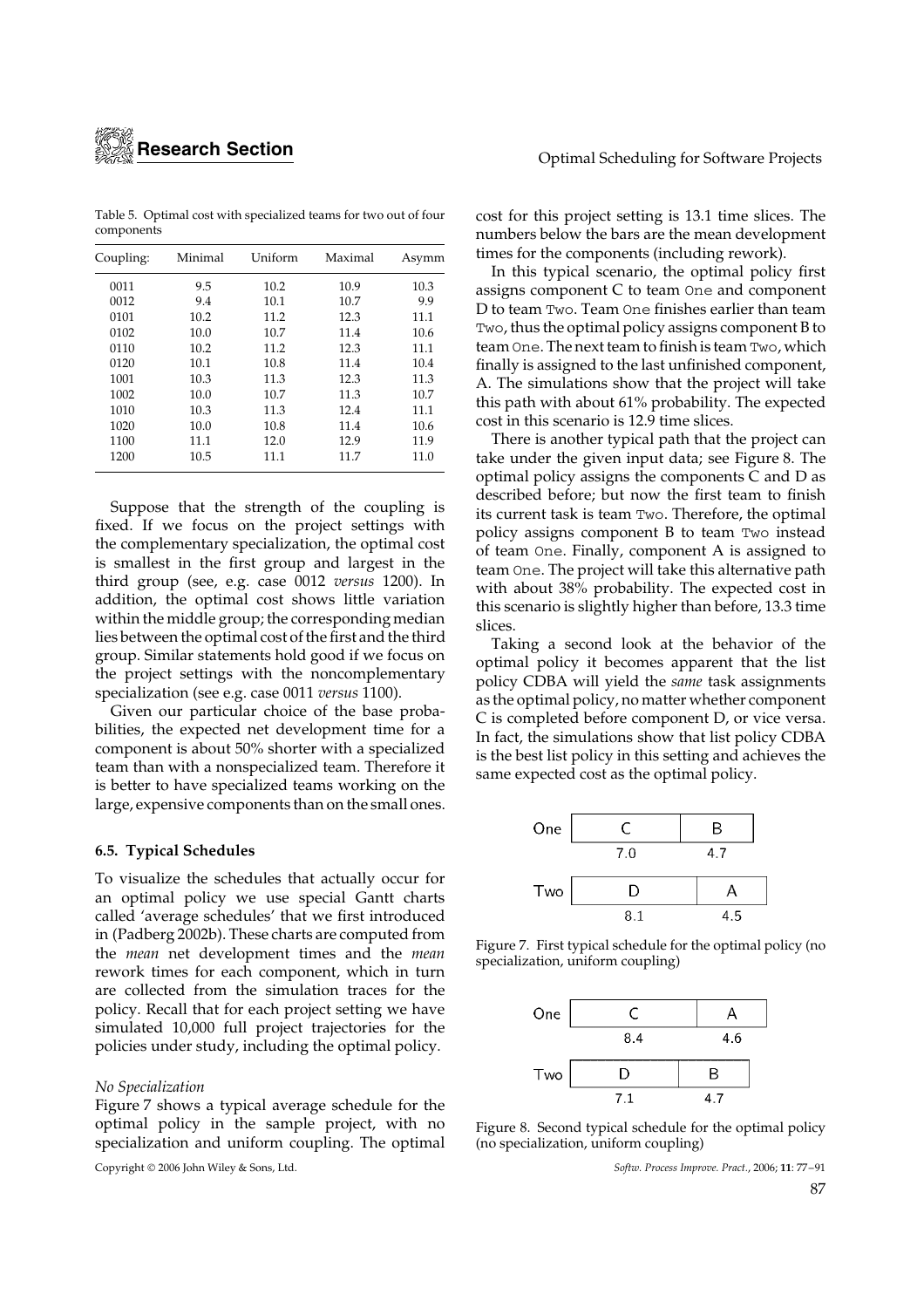# **Research Section**<br>
F. Padberg

#### *Specialization 1212*

In case of projects with specialized teams, the Gantt charts show that the optimal policy tries to assign the teams to their favorite components. For example, if team One is specialized on components A and C and team Two is specialized on components B and D, the optimal policy *always* assigns the components accordingly; see Figure 9. Clearly, the project completion time with specialized teams is much shorter than in the previous cases, about 8.2 time slices.

One might ask whether this behavior can also be achieved with a list policy, similar to the previous project setting with no specialization. The answer is 'no'. To understand why, we briefly study several candidate list policies in the next few paragraphs.

The simplest idea is to mimic the optimal policy by applying list policy ABCD. Yet, this list policy will assign component C not to team One but to team Two in case component B is completed earlier than component A. The simulations show that this assignment will occur with a probability of about 30%, despite the fact that *on average* component A has a shorter completion time than component B. This assignment is unfavorable because it leads to a higher mean project completion time of about 11.2 time slices in the end.

Recall that the performance of a policy is roughly a weighted sum of the mean project completion times of its possible assignments, the weights being the probabilities with which the assignments occur. Hence, the unfavorable assignment drags down the total performance of list policy ABCD. Contrary to list policy ABCD, the optimal policy will assign component C to team One in any case, knowing that the specialization of team One on component C will payoff.

To avoid the problems with list policy ABCD and make sure that the large components will be assigned to their specialized teams, one might



Figure 9. Average schedule for optimal policy (specialization 1212, uniform coupling)

Copyright 2006 John Wiley & Sons, Ltd. *Softw. Process Improve. Pract.*, 2006; **11**: 77–91 88

try list policy ADCB. Since component A is much smaller than component D, one would expect that team One will complete component A faster than team Two takes to complete component D; by definition, list policy ADCB would then assign component C to team One. This idea actually works, but has some other drawbacks. The simulations show that in about 20% of the cases team One will be so fast that it will finish A *and* C before team Two has finished D. Hence, list policy ADCB will assign the remaining component B also to team One. This assignment is unfavorable as it leads to a mean project completion time of about 10.4 time slices. As a result, list policy ADCB is not optimal.

Finally, one might try to properly assign the two large components C and D immediately, using list policy CDAB. However, this list policy will lead to the optimal assignment in only 47% of the cases. In another 34% of the cases, components A and B will be assigned to nonspecialized teams, which will result in a higher mean project completion time of about 10.2 time slices. In the remaining cases, both components A and B will be assigned to team One, leading to an unbalanced distribution of the workload. The mean project completion will then be about 10.4 time slices. Hence, list policy CDAB also is not optimal.

# *Specialization 1111*

Figure 10 shows an average schedule for the optimal policy in the sample project with the specialization coding 1111 and uniform coupling. The simulations show that this scenario occurs with about 72% probability and an expected cost of 9.2 time slices. Because of the specialization of team One, this team (on average) can complete the set of components C, B, and A in about the same time as the nonspecialized team Two takes to complete component D.



Figure 10. First typical schedule for specialization 1111 with uniform coupling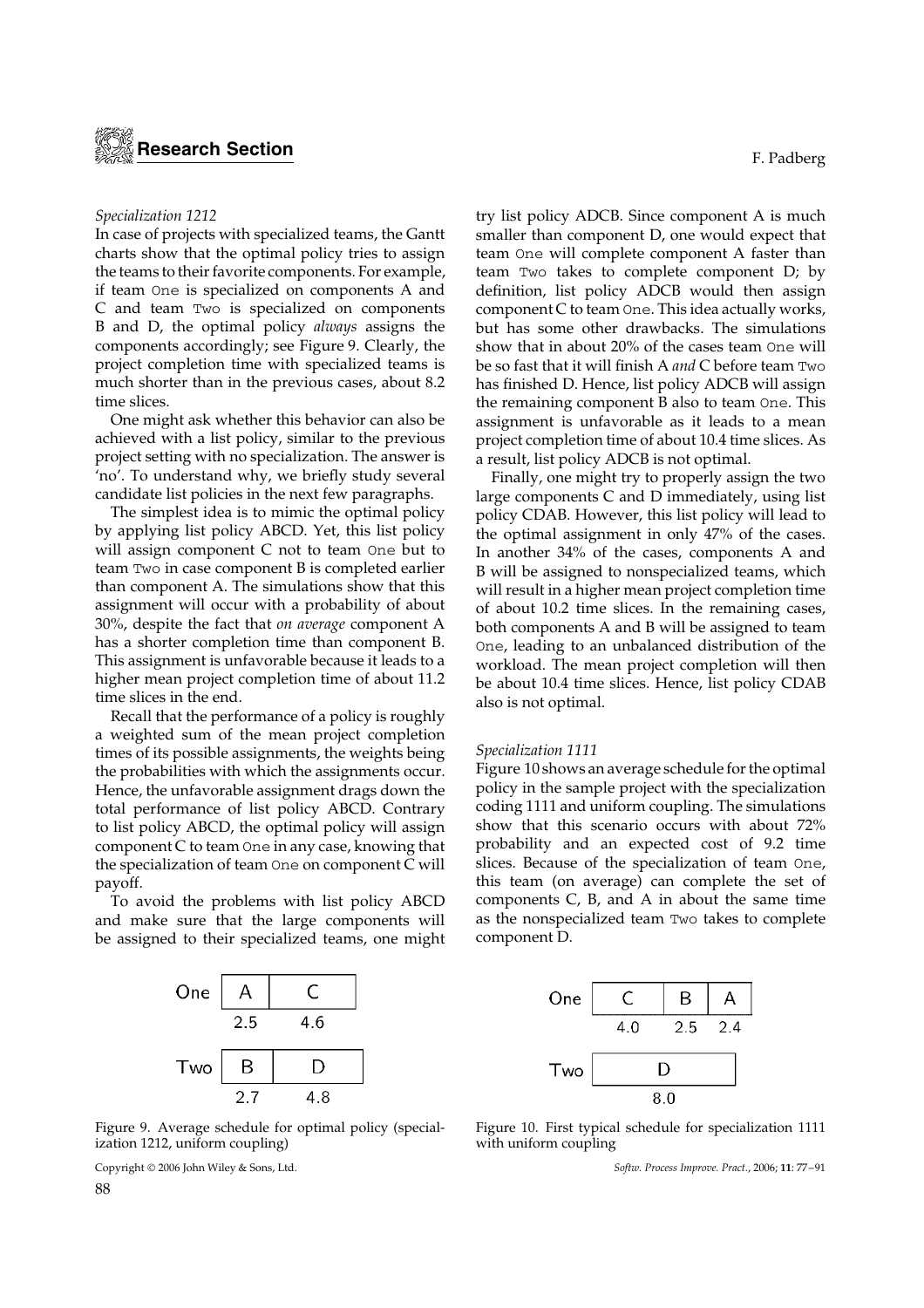**Research Section**<br>
Optimal Scheduling for Software Projects

The other typical scenario in this setting is shown in Figure 11. This scenario occurs with about 22% probability.

In this latter scenario, team Two is faster in completing component D than before, whereas team One needs longer for component C than before. As a result, team Two will get allocated to component A and the expected cost for this scenario will be much higher, 11.8 time slices. Similar to the project setting with no specialization and uniform coupling, this scheduling behavior can also be achieved by a list policy, namely, policy CDBA. Again, simulations for list policy CDBA show that this is in fact true. Hence, the best list policy is optimal in this project setting, despite the fact that there is specialization of a team on certain components. This explains why specialization 1111 appeared as an exception in Section 6.3

An average schedule is an analysis tool that gives only an approximate picture of the corresponding project scenario. In particular, in many cases the sum of the mean development times for the individual components, as specified in the average schedule, differs somewhat from the overall mean project completion time, as given in Tables 4 and 5.

# 7. CONCLUSIONS

In this article we studied the performance of different scheduling strategies on a set of related sample software projects. For each sample project we simulated a large number of project trajectories under all possible list policies and under the optimal policy. The optimal policy in each setting was computed using stochastic dynamic programming; the best list policy in each setting was determined from the simulated cost distributions. All computations and simulations are based on our Markov decision model for software projects.



Figure 11. Second typical schedule for specialization 1111 with uniform coupling

The sample projects differ in certain characteristics of the project and software product. In the analysis of the simulation results for the different project settings, we focused on the cost difference between the best list policy and the optimal policy. We studied the impacts of the strength of the coupling between the components and of the degree of team specialization on the project cost. In the sample projects, we tried to take a representative sample from the large input space along the dimensions 'specialization' and 'coupling'.

In our sample projects, the cost advantage of the optimal policy over the best list policy ranges between 2 and 5.5% of the expected project cost. These figures may look small, but policy optimization will yield a much larger improvement over simple strategies as the size of the project grows because a dynamic strategy will then have more opportunities to take advantage of its knowledge of the component sizes, team productivities, component coupling, and current project state. This effect is being studied in our ongoing work.

Even our small project-instances have upto several hundred thousand states, and the optimal policy stores an optimal action for each state. Hence it is hard to understand the scheduling decisions made by an optimal policy from the state-action table. In other words, it is difficult to grasp how the optimal policy actually *behaves*. This problem will become more urgent for larger examples in future studies. Process simulation is a very helpful tool here as it quickly provides valuable information about a policy. It is easy to collect and visualize data such as the actual task assignments and the cost for each component while simulating a project trajectory.

To sum up, we have achieved the following results in this article:

- Small project instances in our model actually can be optimized in reasonable computing time.
- The best list policy in general is not optimal.
- The higher the degree of specialization of the teams, the larger is the cost advantage of the optimal policy over the best list policy.
- The stronger the coupling between the components, the smaller is the improvement of the optimal policy over the best list policy.

These results have important implications for both researchers and practitioners. For researchers,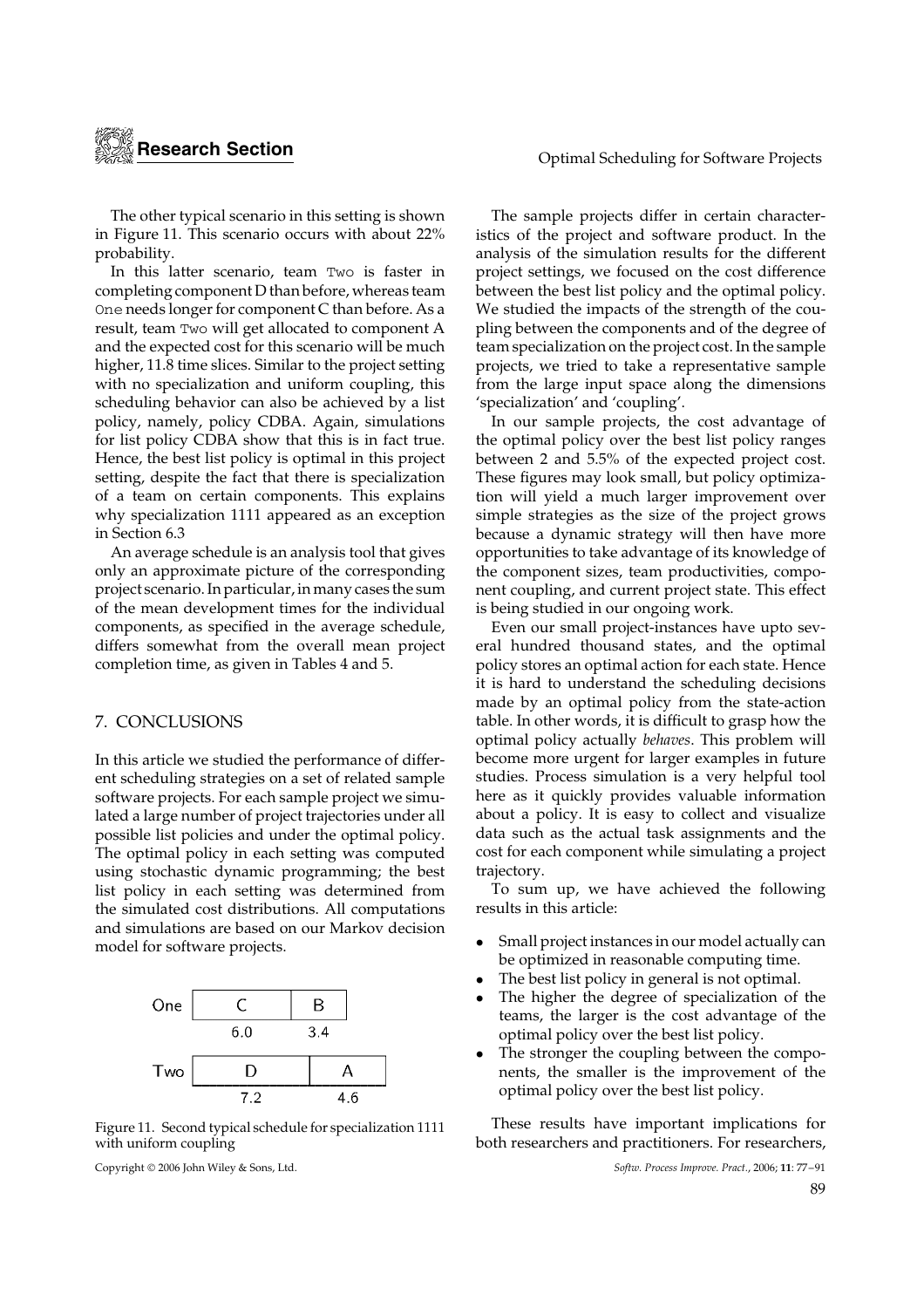# **Research Section**<br> **Research Section**

our results show that systematic schedule optimization for software projects is viable, even if we allow our scientific models to reflect the complicated dynamics of software projects, such as the strong feedback between activities and the uncertainty about the future path of a project. Optimization studies for such complex scheduling models seemed out of reach up to now. Doing research on software project scheduling is also worthwhile because theoretical results achieved in this area promise substantial improvements in software project management practices.

For practitioners, our results indicate that much cost can be saved by moving from simple scheduling heuristics, such as list policies, to more dynamic scheduling policies. For example, postponing the assignment of some component until a team with more expertise on that type of work is available can prove beneficial, even if some other team is ready and would remain idle in the meantime. The fact that a high uncertainty about the task durations is natural in software development might make detailed planning appear as a useless task, but our results indicate that better planning is possible even under conditions of uncertainty. In addition, our results underline that a strong overall coupling within a software not only is problematic from a design and maintenance perspective, but also makes scheduling much harder.

It is well known that the computational effort for the exact optimization of an MDP, in general, grows exponentially with the size of the problem. In our case, the computational effort grows with the number of components in the software. We succeeded in computing an exact optimal policy for the small sample projects studied in this article, but it is unlikely that realistic project instances with dozens of components can be exactly optimized.

From a computational point of view, at least two countermeasures can be taken. First, the size of the state space depends on the choice of the unit for the time axis in the model. If we choose a time slice corresponding to 1 month instead of 1 week, the input probability distributions have a much smaller support and the state space shrinks considerably. Since we have modeled the process at a more coarse-grained level in this case, the results of our computations will provide less information, but will still be useful.

Second, we can use simulation-based techniques to *approximate* the optimal policies for large

Copyright 2006 John Wiley & Sons, Ltd. *Softw. Process Improve. Pract.*, 2006; **11**: 77–91

instances. We have described such techniques in (Padberg 2001). Although we will lose some information as compared to the exact optimization, we will still be able to increase our understanding of scheduling under uncertainty by studying the approximate solutions. This is a subject of ongoing research.

Having just reflected on the scalability of an exact optimization approach, we would like to emphasize that exact optimization of large project instances is *not* our primary research goal. Our research agenda actually is:

- to study more project instances in detail through a combination of exact optimization and process simulation;
- on the basis of these examples, to understand and explain the mechanisms and key factors that drive the scheduling process in our model;
- to use our insight to derive useful, practical guidelines that indicate how to best schedule a software project under conditions of uncertainty;
- to validate these guidelines through simulation of large instances and through empirical case studies in real software projects.

#### **ACKNOWLEDGEMENTS**

The simulation and optimization program was written by Max Horstmann as part of his diploma thesis (Horstmann 2004). This research is financially supported by the Deutsche Forschungsgemeinschaft DFG (project title: OASE).

# **REFERENCES**

Abdel-Hamid TK, Madnick SE. 1991. *Software Project Dynamics*. Prentice Hall.

Bertsekas DP. 1995. *Dynamic Programming and Optimal Control*. Athena Scientific.

Collofello J, Houston D. 1998. A system dynamics simulator for staffing policies decision support. Proceedings of the 31st Annual Hawaii International Conference on System Sciences, 103–111.

Gray A, Mac Donell S. 1997. A comparison of techniques for developing predictive models of software metrics. *Information and Software Technology* **39**: 425–437.